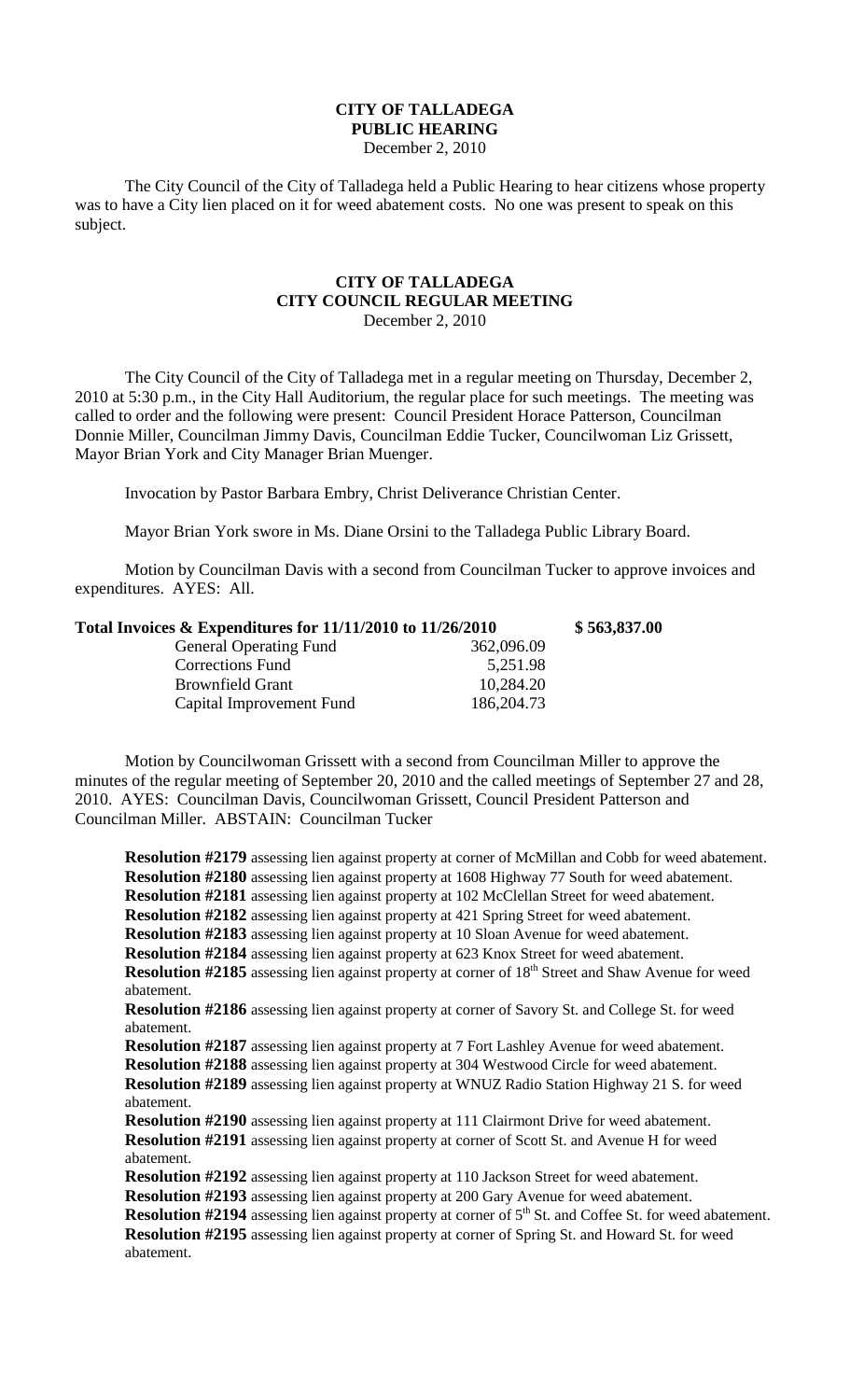Motion by Councilman Tucker with a second from Councilman Miller for the approval of Resolutions #2179 through #2195. Roll Call. AYES: All.

**Resolution #2196** approving the Grant Agreement with the East Alabama Planning Commission Agency on Aging for fiscal year 2011.

**Resolution #2197** approving the purchase of an additional 2410 meals for the Senior Nutrition Program at a cost not to exceed \$7,000.

Motion by Councilman Tucker with a second from Councilman Davis to approve Resolutions #2196 and #2197. Roll Call. AYES: All.

**Resolution #2198** approving Change Order #2 for the Spring Street Recreation Center renovations with Clements Dean Building Company for a total cost of \$12,034.00.

Motion by Councilman Tucker with a second from Councilman Miller to approve Resolution #2198. Roll Call. AYES: All.

**Resolution #2199** approving the surplus of six vehicles from the Water Department.

Motion by Councilman Davis with a second from Councilwoman Grissett to approve Resolution #2199. Roll Call. AYES: Councilman Davis, Councilwoman Grissett and Council President Patterson. NAY: Councilman Miller and Councilman Tucker.

**Ordinance 1683** approving a six month moratorium on placement of mobile/manufactured homes in the City of Talladega until an amendment is made to the Talladega Zoning Ordinance to address the issue.

Motion by Councilman Tucker with a second from Councilman Davis for immediate consideration of Ordinance #1683. Roll Call. AYES: All.

Motion by Councilman Tucker with a second from Councilman Davis for reading of the heading only of Ordinance #1683. Roll Call. AYES: All.

**AN ORDINANCE IMPOSING A MORATORIUM ON THE PLACEMENT OF MOBILE/ MANUFACTURED HOMES IN AREAS CURRENTLY ZONED MHA (MOBILE HOME ZONING DISTRICTS) WITHIN THE CITY LIMITS OF THE CITY OF TALLADEGA FOR SIX MONTHS OR UNTIL AN AMENDMENT IS APPROVED AND IMPLEMENTED FOR ORDINANCE #1120 "TALLADEGA, ALABAMA ZONING ORDINANCE" CONCERNING MHA ZONING DISTRICTS, WHICHEVER MAY COME FIRST AND TO SET FORTH PENALTIES FOR VIOLATION OF SAID ORDINANCE.**

Motion by Councilman Tucker with a second from Councilman Miller for approval of Ordinance #1683. Roll Call. AYES: All.

Motion by Councilwoman Grissett with a second by Councilman Davis to approve invoices and expenditures for the Water Department. AYES: Council President Patterson, Councilman Davis and Councilman Miller, Councilwoman Grissett; NAY: Councilman Tucker

**Water Department Expenditures for 9/21/10 to 9/30/2010 \$ 164,362.46** General Fund 164,362.46

Motion by Councilman Davis with a second from Councilwoman Grissett to approve the hiring request for Water Department Plant Operator Trainee. AYES: Council President Patterson, Councilman Davis and Councilman Miller, Councilwoman Grissett; NAY: Councilman Tucker

Motion by Councilwoman Grissett with a second from Councilman Davis to re-appoint Tom Lutchendorf and Mike McWilliams to the Talladega Municipal Airport Board. AYES: All.

Councilman Tucker stated that he thought it was necessary to advertise for the vacancy on the Board created by the death of James Monroe. Councilwoman Grissett agreed to wait until the vacancy had been advertised for one week before making the final appointment to the Board.